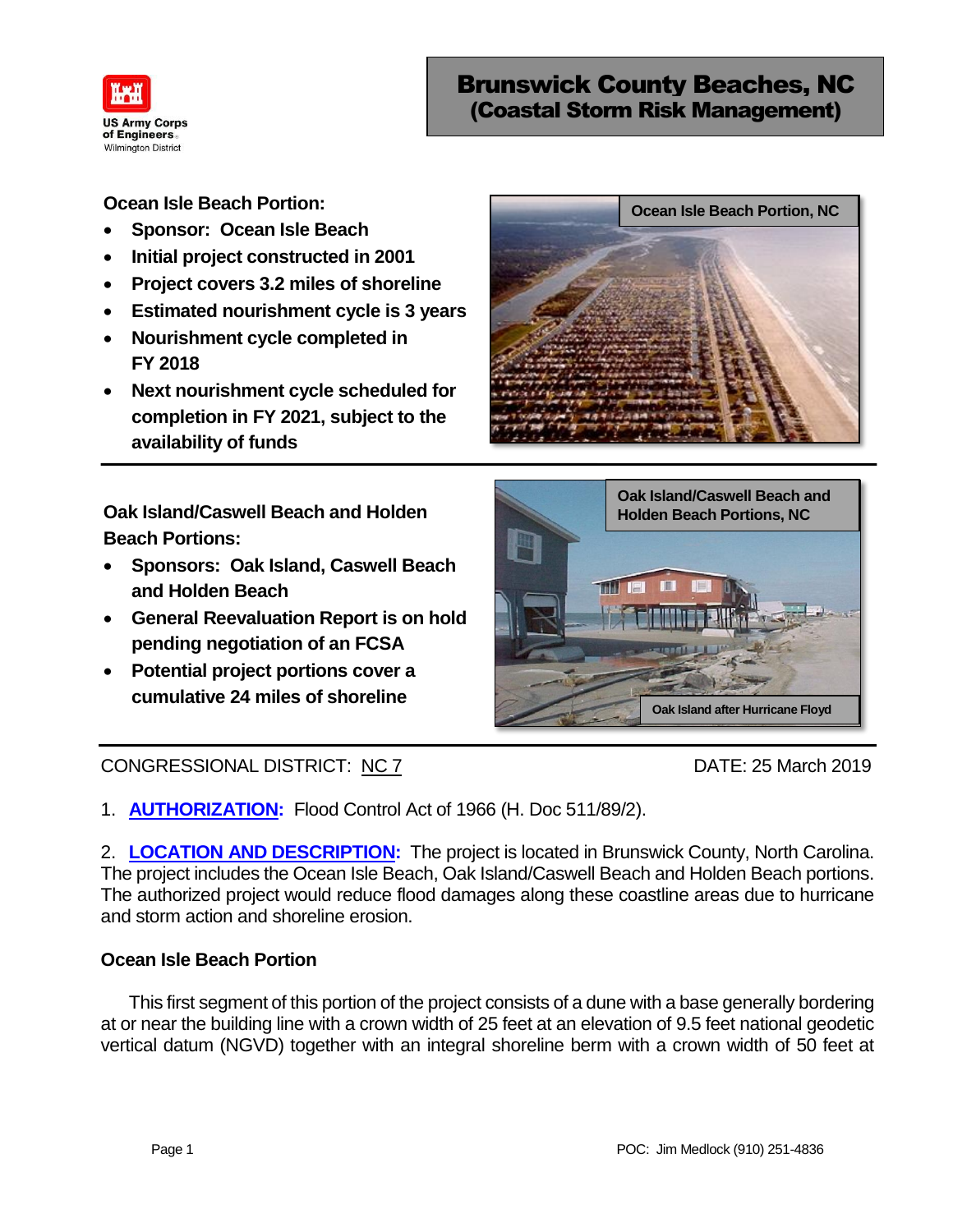PROJECT INFORMATION – Brunswick County Beaches, Ocean Isle Beach and Oak Island/ Caswell Beach and Holden Beach Portions (Coastal Storm Risk Management) – Continued

elevation 7 feet NGVD for a distance of 5,150 feet. The second segment is a berm-only having a crown width of 50 feet at elevation 7 feet NGVD for a distance of 2,600 feet.

The third segment is also a berm-only with a crown width of 25 feet at elevation 7 feet NGVD for a distance of 2,400 feet. The transition on the eastern end is 4,200 feet and 2,800 feet on the western end. This portion of the project totals 17,150 feet in length. Federal participation in the periodic nourishment of coastal storm risk management for this portion of the project is currently authorized for a period not to exceed 50 years from the year of initial construction (FY 2001 to 2050).

### **Oak Island/Caswell Beach and Holden Beach Portions**

These portions of the project would provide for eventual construction of a dune with a base generally bordering at or near the building line and an adjacent shoreline berm. The original authorized plan for these portions of the project would help reduce the total average annual damages of about \$25 million due to hurricane and storm action and coastal storm damage erosion. Total property value within these portions of the project is about \$500 million.

3. **COST ESTIMATE:** All activities on the Ocean Isle Beach portion of this project are cost-shared at 65% Federal and 35% non-Federal. Normal operation and maintenance activities between nourishment cycles are the responsibility of the town of Ocean Isle Beach.

#### **Ocean Isle Beach Portion:**

#### **Total Estimated Project Cost (Price level as of 1 October 2017):**

\$86,774,000 Federal (65%) \$46,723,000 Non-Federal (35%) \$133,497,000 Total

#### **Oak Island/Caswell Beach and Holden Beach Portions:**

The general reevaluation report, which began in 1996, was funded with all Federal funds and the sunk costs to date are approximately \$8,300,000. If the sponsor(s) requested to continue this study, the Corps would begin a new report using SMART Planning and current coastal modeling tools. This new study would be conducted for under \$3,000,000 and 3 years, and have a 50% Federal and 50% non-Federal cost share.

4. **TOTAL FEDERAL PROJECT FUNDING ALLOCATION THRU FY 2018:** \$31,702,000.

5. **FY 2019 FUNDING ALLOCATION:** \$0. No additional funds are estimated to be needed at this time.

6. **FY 2020 BUDGET AMOUNT:** \$0. Funding in the amount of \$300,000 could be used to complete plans and specifications for the next renourishment cycle.